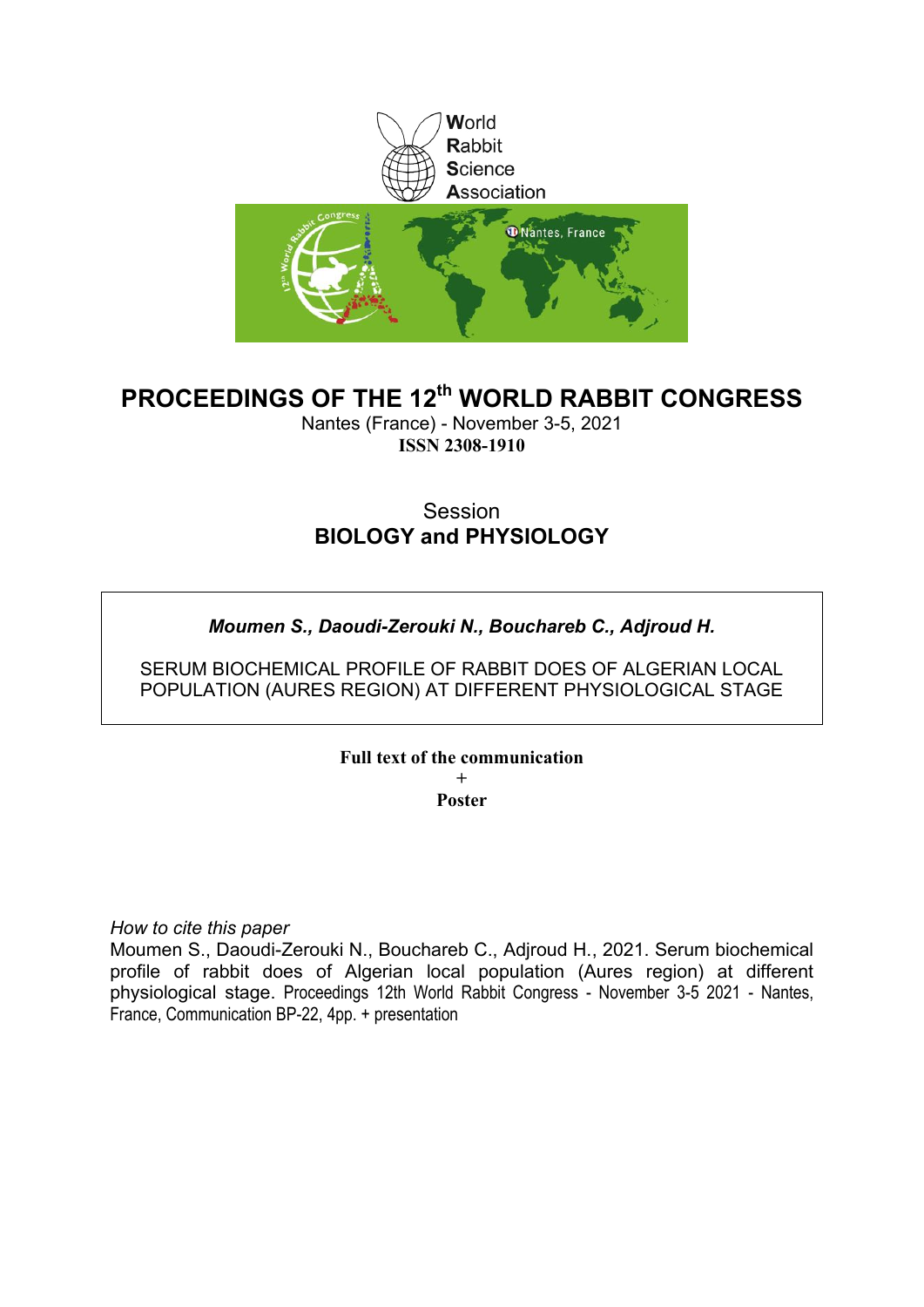### **SERUM BIOCHEMICAL PROFILE OF RABBIT DOES OF ALGERIAN LOCAL POPULATION (AURES REGION) AT DIFFERENT PHYSIOLOGICAL STAGE**

### **Moumen S.1\*, Daoudi-Zerouki N.<sup>2</sup> , Bouchareb C.<sup>3</sup> , Adjroud H.<sup>4</sup>**

<sup>1</sup> Institute of Veterinary and Agronomic Sciences **<sup>2</sup>** Université Mouloud Mammeri de Tizi-Ouzou, Algérie **3** Department of Pharmacy, Faculty of Medicine, Algiers. **<sup>4</sup>** University Abbes Laghrour of Khenchela. \*Corresponding author: moumensouad@hotmail.com

#### **ABSTRACT**

One hundred and twenty local Algerian female rabbits in first parity were used in this present study at the experiment farm of the University of Batna 1. The animals were divided into four equal groups with 30 replicates (empty female, pregnant female, pregnant-lactating female and lactating female only). Natural mating was used, the kits were weaned at 28 days. Four blood samples were collected on females at different physiological stages. The physiological status affected significantly (p<0.05) cumulative BCS, milk yield, litter size and litter weight of does at birthing. Total protein, albumin, globulin, uric acid and creatinine concentrations as well as T3 and progesterone levels were higher (p˂0.05) in does of P-L group (5.70±1 g/dl, 2.98±0.07 g/dl, 1.88±0.06 g/dl, 34.9±3.4 mg/dl, 1.3±0.4 mg/dl, 44.3±0.93 ng/dl, 18.98±1.5ng/ml) respectively. The physiological status increased significantly (p˂0.05) total lipids, triglycerides and total cholesterol in does of P, P-L and L groups compared with their concentrations in E group. The physiological status affected alanine aminotransferase (ALT), aspartate aminotransferase (AST) and Alkaline phosphatase activities in does during pregnancy and suckling period (5.65±0.1UI/L,  $22\pm1.3$ UI/L vs  $5.45\pm0.22$ ,  $20.35\pm4.3$ UI/L). Does of P, P-L, and L groups had higher (p<0.05) leptin levels. Insulin and glucose concentrations were increased in P and P-L groups compared to E and L groups.

*Key words:* Algerian population, Aures area, Rabbit, blood component, physiological status, reproductive performance.

#### **INTRODUCTION**

In recent years, several works have examined the reproductive traits of Algerian local population does (Moumen 2017) but no standardization study has been done on the plasmatic parameters of the Algerian population of rabbits reared in the Aures region during their different physiological stages. The boy condition and energy balance of female rabbits appears to be correlated to short and longterm reproductive efficiency. Metabolites concentrations and fat mobilization also affect the fertility rate (Brecchia et *al*., 2008). The nutritional status can also be apprehended with the help of blood markers. The digestive and metabolic adaptations in response to under-nutrition has been described in many species including ruminants (Belkacem L et *al*., 2018). Several researches, studying essentially laboratory rodents, have shown that certain energetic nutrients (fatty acids, glucose) are capable by themselves to modify the key genetic expression of the metabolism. The objective of this article is to examine some blood parameters at different physiological stages as specific markers of the body status.

#### **MATERIALS AND METHODS**

#### **Animals and experimental design**

The trial was carried out at the experimental rabbit farm of the Veterinary Department of the University Batna 1. 120 nulliparous does of local Algerian population (Aures area) were submitted to natural mating. Does were first mated at the age of 16.5 weeks with an average body weight of 3107.1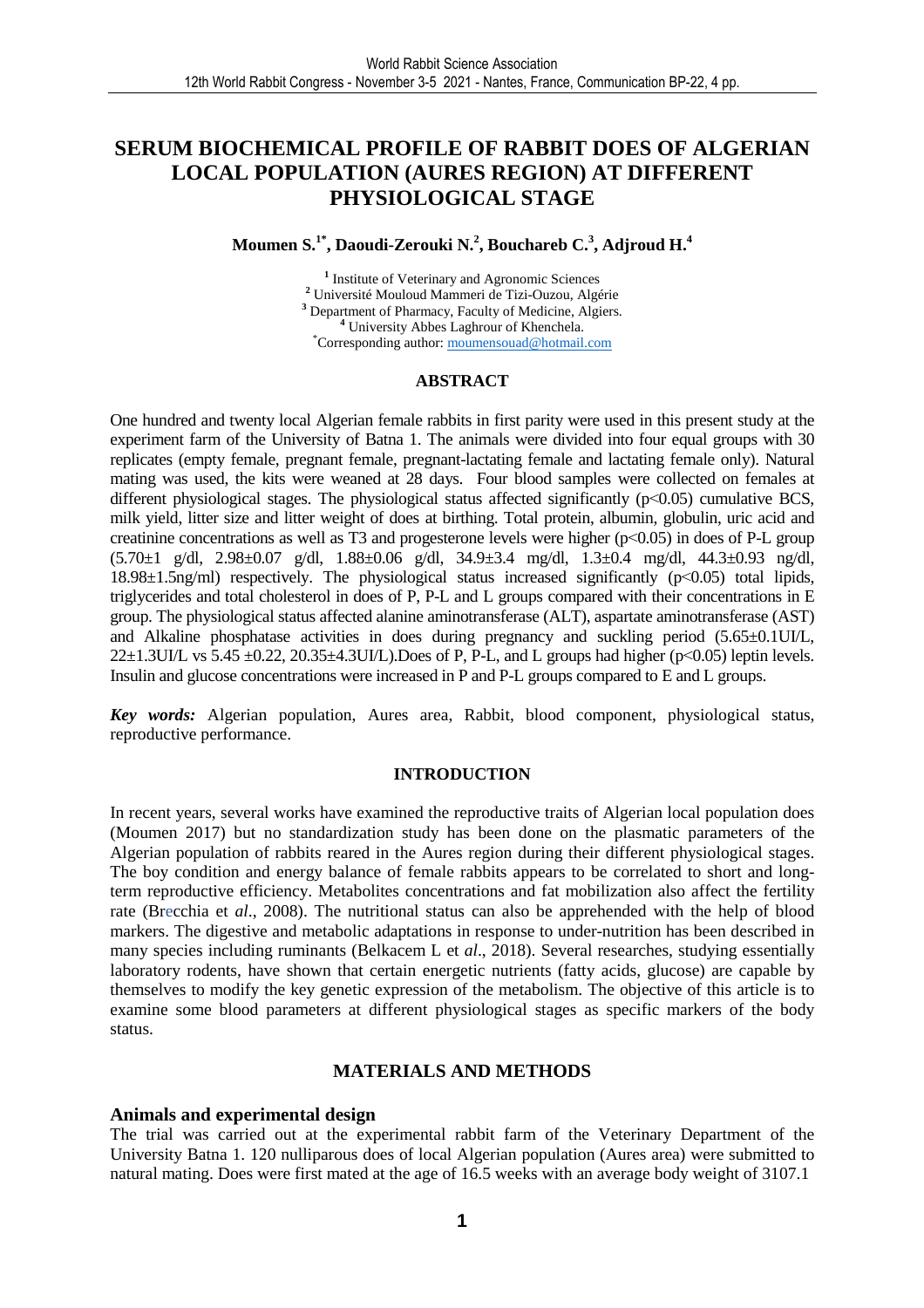$\pm$  53.5g and with body condition scoring (BCS) of loin and rump ranging from 2 to 3 on a scale of  $1 - 5$  following a 42-

day rhythm. All does were kept in single cage made of galvanized wire. Sexual receptivity was evaluated before mating and does with red and turgescent vulva considered receptive. A pregnancy diagnosis by abdominal palpation was performed 10 days after the mating. A commercial pellet and water from nipple drinkers were provided *ad libitum*, the diet formulation and analytical data are presented in table 1. The environment temperature and relative humidity were collected

| <b>Table 1: Chemical</b> |      |  |  |  |  |
|--------------------------|------|--|--|--|--|
| composition of diet      |      |  |  |  |  |
| Nutrients (%)            |      |  |  |  |  |
| Fat $(\% )$              | 42   |  |  |  |  |
| Starch (%)               | 14.0 |  |  |  |  |
| Crude protein (%)        | 17.2 |  |  |  |  |
| Crude fiber (%)          | 16.5 |  |  |  |  |
| $DE$ (kcal/kg)           | 94.  |  |  |  |  |

(ranges: 15-20℃ and 60-75%, respectively) and light schedule of 16L/8D was used. The building was artificially ventilated  $(0.3 \text{m}^3/\text{s})$ .

#### **Blood samples and estimation of biochemical components**

Four blood samples were collected from all females at: 08:00h, at different physiological stages (empty female, pregnant female, pregnant-lactating female and lactating female only) from the marginal ear vein ,drawn into vacutainer tubes containing 0.85 U.I of Heparin, immediately centrifuged at 2000 x g for 10 mn (SIGMA-2K15 centrifuge) and plasma stored frozen until assayed for hormones and metabolites. Serum total proteins, albumin, total lipids, triglyceride and total cholesterol concentrations as well as alanine aminotransferase (ALT), aspartate aminotransferase (AST) and Alkaline phosphatase activities were determined colorimetrically using commercial kits produced by Stanbio Company, USA by computerized spectrophotometer model Milton Roy 1201. Serum Globulin values were calculated by subtracting albumin values from their corresponding total proteins values of the same sample. Insulin, leptin, total triiodothyronine (T3) and progesterone (P4) hormones were determined using radioimmunoassay (RIA), at the research laboratory of Pharmaceutical Mineral Chemistry.

#### **Statistical analysis**

The statistical analysis was performed with MedCalc version 15.2.1 according to the following model:  $Y_{ij} = \mu \pm T_i \pm e_{ij}$  where  $\mu$  = the overall mean, Ti = the fixed effect of treatments, (1 = empty female, 2 = pregnant female, 3 = pregnant-lactating female, 4 = lactating female),  $e_{ii}$  = residual error. Least significant difference was used to compare between means.

#### **RESULTS AND DISCUSSION**

During pregnancy and suckling period, females had similar body weight but milk yield differs significantly (p<0.05) between the two experimental groups (P-L and L). Litter size and litter weight of does at birthing was higher  $(p<0.01)$  in L group than in P and P-L groups. The improvement in does weight during pregnancy and suckling period may be due to the increased appetite of rabbits and consequently increased feed intake and good absorption in the intestinal tract. Kids born of rabbits does of P and L groups weighed more and were of greater length than from does of P-L group. The difference between doe milk yields between experimental groups may be due to differences in litter size.

The increase in litter size and consequently litter weight of does at birthing may be due to the high number of ovulation and fertility in female rabbits of L group (Rebollar et *al*., 2014) (Table 2). Blood glucose values are again very low in pregnant-lactating female rabbits since the mammary gland is also a sensor for the synthesis of milk lipids. According to the obtained results, we see that the females started with an average glycemia (0.22  $g$ /l). The latter increased during the second and third week of pregnancy  $(0.65 \text{ g/l})$  then diminished until parturition. Our results remain below the values of the European rabbits and the rabbits reared in tropical areas (0.79 g/l). The lowest level of protein was recorded in the second week of pregnancy (p˂0.05), a slight increase was then noticed however, it ended by decreasing at the end of pregnancy. The increase in total protein, albumin and globulin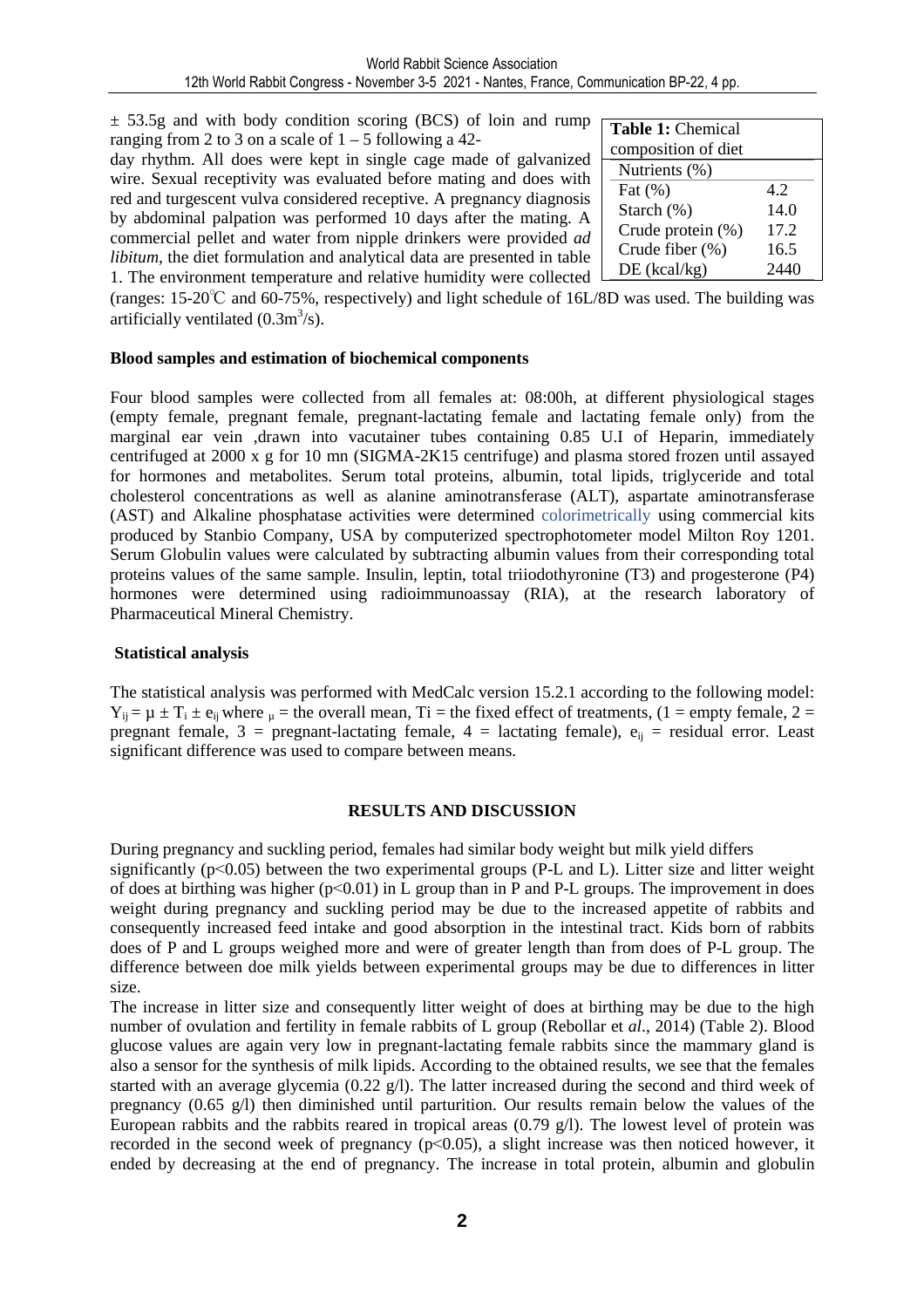concentrations in does of L group may be due to increase in feed intake and good absorption in the intestinal tract.

| Parameters                        | Physiological status |                  |                 |                  |        |
|-----------------------------------|----------------------|------------------|-----------------|------------------|--------|
|                                   | E                    | D                | $P-I$ .         |                  |        |
| Initial BW $(g)$                  | $3000 \pm 37$        | $3053 \pm 47$    | $3188.4 \pm 63$ | $3187 \pm 67$    | ns     |
| Cumulative BCS                    | 3.00                 | 2.2              | 1.96            | 2.56             | *      |
| $BW$ at kindling $(g)$            |                      | $2839.3 \pm 70$  | $2703.3 \pm 68$ | $3050+57$        | *      |
| Average MY during suckling period |                      |                  | $2200.7 \pm 36$ | $2913.4 \pm 105$ | $\ast$ |
| LS at birth                       |                      | $6.9 \pm 2.3$    | $7.4 + 2.37$    | $9+1$            | **     |
| LW at birth $(g)$                 |                      | $390.5 \pm 13.6$ | $402+11$        | $501+9$          | $\ast$ |
| LS at weaning                     |                      | $5.2 + 2.3$      | $5+1.2$         | $8+2$            | **     |
| LW at weaning $(g)$               |                      | $2040 \pm 67$    | $2200+25$       | $3720 \pm 39$    | $\ast$ |

**Table 2:** Reproductive performances of rabbit does at different physiological stages (n=30/group)

*BW: body weight, BCS: body condition score, MY: milk yield, \*\*P˂0.01; \*P˂0.05.* 

Immunoglobulin is the main component of antibodies, and increase in the immunoglobulin level indicates a good immune status of the animal (Ballou et *al*., 2009). Concerning total lipids, there was a strong mobilization of body fat in pregnant females (97 mg/dl  $\pm$  0.10). This significantly high lipemia (P˂0.05) can be explained by the energy needs that were more significant during pregnancy and lactation. Regarding cholesterolemia, a highly significant increase (p˂0.05) was observed in -pregnant females. However, a marked decrease (p˂0.05) was recorded in cholesterolemia in lactating females, same changes were observed in other species and in rabbits. Regarding triglyceridemia, we have recorded a significant raise (37.7  $\pm$  35.6; p<0.001) in pregnant females. Triglycerides were the constituents of lipoproteins. Hydrolysis by lipoprotein-lipase of triglycerides circulating in free fatty acids captured by underlying tissues, particularly the muscle, was considered as a limiting step for the use of triglycerides for energy purposes. The increase in total lipids, triglycerides and total cholesterol concentrations in does of P group may be due to the mobilization of body reserves to the needs of fetal growth and hormone synthesis (El Moghazi et *al*., 2014). The decrease in ALT activity in does of all experimental groups may be due to a decrease in gluconeogenesis process in the liver. The increase in alkaline phosphatase in animals during suckling period may be due to an increase in milk biosynthesis (Salman, 2017). Creatinine and urea are two small molecules eliminated by the kidney of mammals. If creatinine is relatively constant in an individual but varies across breeds according to the muscular mass. Uremia, however, can vary in function of extra-renal factors (protein intake and liver functioning). The creatinine value recorded was close to the physiological norms 1.3-2.7 mg/dl *vs* 1.2- 0.72 mg/dl (Emma K et *al*., 2016). The T3 plasma levels were lower (p˂0.05) in L group. Brecchia et *al*.,2008 found that T3 blood concentrations decreased during fasting. Thus, the thyroid hormone concentration clearly reflects the energetic balance of the doe, and food deficiency reduced thyroid function, so that the animals could spare energy by decreasing adaptive thermogenesis. Thyroid hormones, which are mainly implicated in the regulation of tissue growth and metabolism, are influenced by many factors, including nutrition this is supported by the finding of Vanderpas (2006) who concluded that the increase in basal metabolic rate is accompanied by increased appetite and subsequently increased body weight. Insulin rate, increases greatly at the end of pregnancy. Since there is evidence of active transfer of both insulin and leptin into the brain, these hormones could have a role in signaling the metabolism state of the animal (Brecchia et *al*., 2008). Pregnant and lactating does showed an increase (P˂0.05) of leptin level. Leptin receptors were detected in different structure of rabbits, including follicles at different stage of development, and oviducts, suggesting that leptin may regulate steroidogenesis of pre- and post-ovulatory follicles as well as fertilization and early embryonic development by proving a favorable local environment to gamete (sperm and oocyste) transport, sperm capacitation and oocyste maturation. The higher (p˂0.05) progesterone levels in P and P-L groups than its concentrations in E and L groups may be attributed to maintaining pregnancy (Table 3).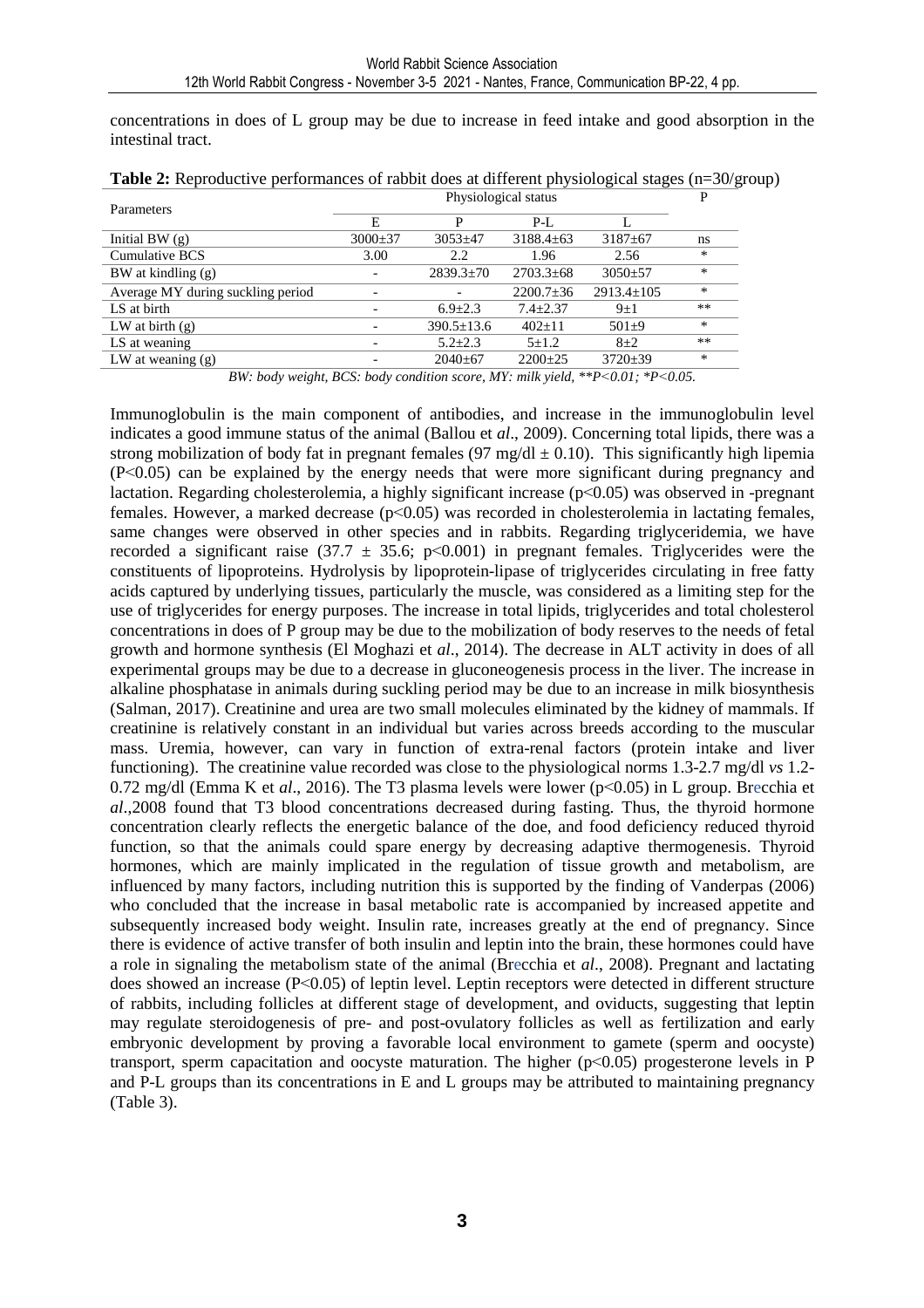|                          | Physiological status        |                          |                         |                            |  |  |
|--------------------------|-----------------------------|--------------------------|-------------------------|----------------------------|--|--|
| Parameters               | $E(n=5)$                    | $P(n=5)$                 | $P-L(n=5)$              | $L(n=5)$                   |  |  |
| Total proteins (g/dl)    | $3.60^{\circ}$ ± 0.5        | $4^{b} \pm 0.90$         | $5.70^a \pm 1$          | $6.10^a \pm 0.1$           |  |  |
| Albumin $(g/dl)$         | $2.01^{\circ}$ ± 0.1        | $2.81^b \pm 0.05$        | $2.98^a \pm 0.07$       | $3.50^a \pm 0.10$          |  |  |
| Globulin $(g/dl)$        | $1.22^{\circ}$ ±0.02        | $1.69^b \pm 0.01$        | $1.88^a \pm 0.06$       | $2.80^a \pm 0.04$          |  |  |
| Total lipids (mg/dl)     | $31^d \pm 1$                | $97^{\circ}$ ±0.10       | $69^b \pm 0.2$          | $78.01^{\circ}$ ±0.6       |  |  |
| Triglycerides (mg/dl)    | $15.4^{\rm d}$ ±5.8         | $65.80^{\circ}$ ± 23     | $44.7^{\rm b} \pm 17.6$ | $37.7^{\circ}$ ± 25.6      |  |  |
| Cholesterol (mg/dl)      | $28.7^{\mathrm{d}}\pm 16.7$ | $70^{\circ}$ ± 18.2      | $58.3^{b} \pm 24.1$     | $38.8^a \pm 23.9$          |  |  |
| ALT (IU/L)               | $4.98^b \pm 0.2$            | $5.65^a \pm 0.1$         | $5.21^a \pm 0.3$        | $5.45^a \pm 0.22$          |  |  |
| AST (IU/L)               | $18.34^{\circ}$ ±0.4        | $22^a+1.3$               | $21.4^{a}+1.14$         | $20.35^{\circ}$ ±4.3       |  |  |
| Alk-phosphatase $(IU/L)$ | $12.8^{\rm b} \pm 0.85$     | $40.50^{\circ}$ ± 8.9    | $39.8^a \pm 0.53$       | $38.2^{\circ}$ ±0.66       |  |  |
| Uric acid (mg/dl)        | $7.9^{\rm d}$ ±1.4          | $21.2^{\circ}$ $\pm 3.8$ | $34.8^{b} \pm 3.4$      | $24^a \pm 3.3$             |  |  |
| Creatinine $(mg/dl)$     | $0.72^b \pm 1.1$            | $1.4^a \pm 0.4$          | $1.3^a \pm 0.4$         | $1.2^a \pm 0.8$            |  |  |
| $T3$ (ng/dl)             | $22.4^{\circ} \pm 0.53$     | $31.6^a \pm 0.6$         | $44.3^{b} \pm 0.93$     | $29.2^{\mathrm{a}}\pm 0.6$ |  |  |
| Progesterone (ng/ml)     | $0.35^{\circ}$ ±4.2         | $20^b \pm 0.2$           | $18.98^b \pm 1.5$       | $10.7^a \pm 0.15$          |  |  |
| Leptin $(ng/ml)$         | $1.5^{\text{a}}$ ±0.1       | $2.50^{b} \pm 0.2$       | $1.7^{\text{a}}\pm.3$   | $2.02^b \pm 0.9$           |  |  |
| Insulin $(\mu g/ml)$     | $22.2^a \pm 1.2$            | $45.5^b \pm 2$           | $41.08^{\rm b}$ ±3.2    | $28^{\circ}$ ± 1.02        |  |  |
| Glucose (g/l)            | $0.22^{\circ} \pm 0.04$     | $0.65^b \pm 0.1$         | $0.35^a \pm 0.2$        | $0.4^a \pm 0.1$            |  |  |

| Table 3: Effect of the physiological stage on metabolic profile and hormones in doe rabbits |  |  |  |
|---------------------------------------------------------------------------------------------|--|--|--|
|---------------------------------------------------------------------------------------------|--|--|--|

*a,b, c, d, Means in the same row within each physiological status having di*ff*erent.*

#### **CONCLUSION**

The lactating and pregnant females presented a strong mobilization of body fat, which can explain the energy needs that are more significant during pregnancy and lactation. It is also evident that excessive fatness of empty does should be controlled by reducing feed intake during the dry period. Both BCS evaluation, metabolites and hormonal analysis permit to manage properly the energy balance and to improve body status, reproductive performance and welfare of rabbit does. Naturally, this preliminary approach must be further studied, perhaps simplified and tested with a large livestock. Metabolites analysis represents a good tool for understanding the physiological mechanisms required to meet these objectives.

#### **ACKNOWLEDGMENTS**

The authors would like to thank the master students in biology for their help in carrying out this work.

#### **REFERENCES**

- Ballou MA., Cruz GD., Pittroff W., Keisler DH., De Peters EJ. 2009. Modifying the acute phase response of Jersey calves by supplementing milk replacer with omega-3 fatty acids from fish oil. *J Dairy. Sci., 91,3478–3487.*
- Belkacem L., Safsaf B., Tlidjane M., Loughraieb S., Belkadi S. 2018. Steroid hormones and energetic metabolites profiles in ewes raised under arid and semi-arid climates of Algeria. Biological Rhythm Research., 50, 845-856. DOI: 10.1080/09291016.2018.1499373.

Brecchia G., Cardinali R., Dal Bosco A., Boiti C., Castellini C. 2008. Effect of reproductive rythm based on rabbit doe body condition on fertility and hormones. In: Proc. 9th world Rabbit Congress, 2008 June, Verona, Italy, 16. 65-72.

El-Moghazi M., Zedan NS., El-Atrsh AM., El-Gogary M., Tousson E. 2014. The possible effect of diets containing fish oil (omega-3) on hematological, biochemical and histopathogical alterations of rabbit liver and kidney. Biomed Preventive Nutr., 4,371–377

Emma K., Jenna R., Anna M. 2016. Rabbit Medicine and Surgery: Self-Assessment Color Review., Second Edition.

Salman IS. 2017. The effect of fish oil and omega-3 fatty acid on some physiological and biochemical criteria in male rabbits. J.Al-Nahrain Uni., 20, 108–113.

Rebollar PG., García-García RM., Arias-Álvarez M., Millán P., Rey AI., Rodríguez M., Formoso-Rafferty N., de la Riva S.,

Masdeu M., Lorenzo PL.2014. Reproductive long-term effects endocrine response and fatty acid profile of rabbit does fed diets supplemented with n-3 fatty acids. Anim Reprod Sci., 146, 202-209.

Vanderpas J., 2006. Nutritional epidemiology and thyroid hormone metabolism. Annu. Rev.Nutr. ,26, 293-322.

Moumen S. 2017. Influence of the reproduction rate on the reproduction and production performance of the rabbits of local population: Study of the relation between the nutritional state of the female and her fertility. [PhD Thesis in Science]: Batna (Algeria): University of Batna 1.